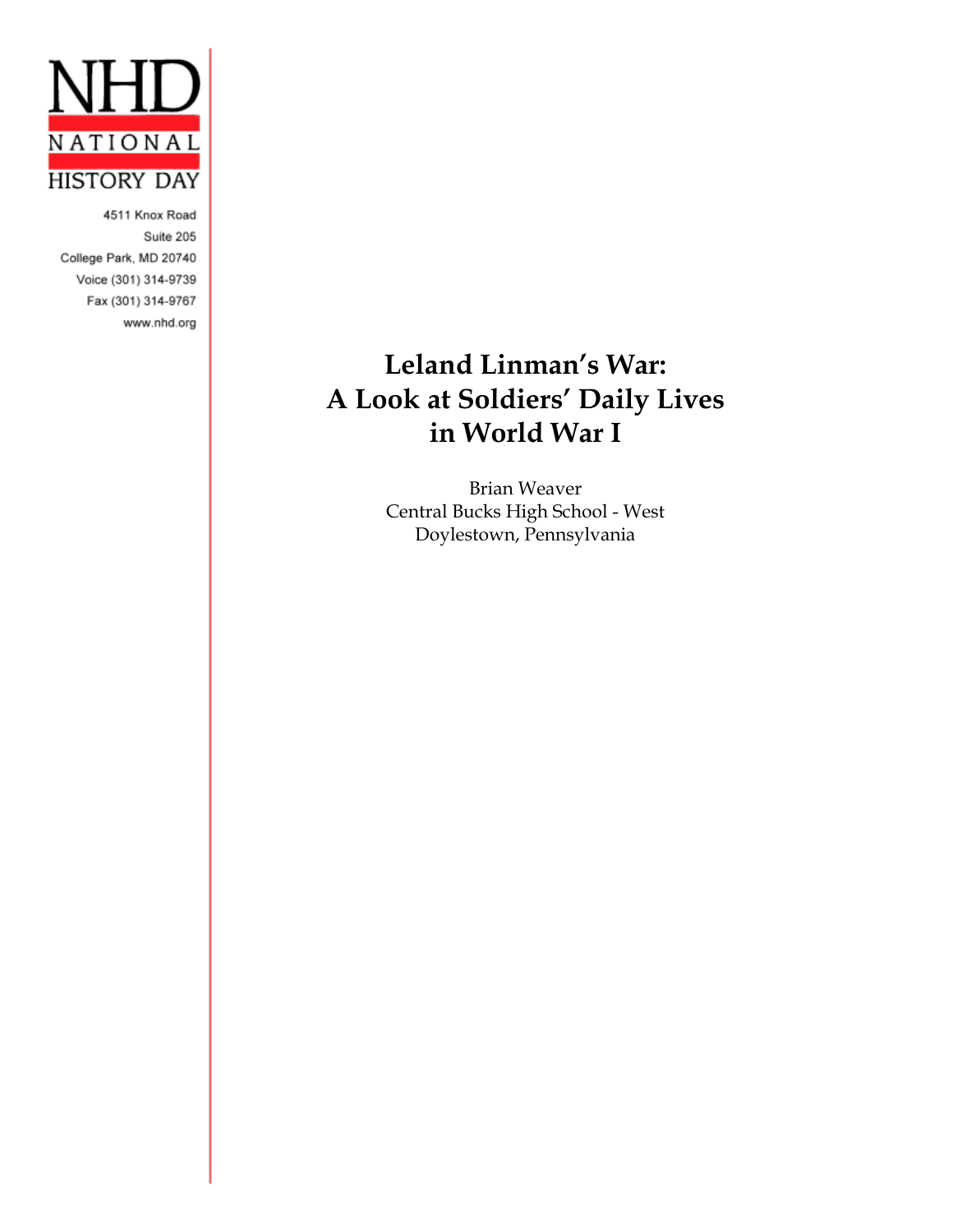## **Grade Level***:*

 $9 - 12$ 

## **Objectives:**

At the conclusion of this lesson, students will be able to

- Compare the average day in Leland Linman's life to what they have previously learned about trench warfare
- Identify the myriad responsibilities a soldier had to fulfill during World War I
- Analyze Linman's first-hand account and summarize the hardships that he encountered as a soldier
- Develop their writing skills by completing their paragraph and editing their peer's paragraph
- Synthesize the Linman experience by writing a letter from his point of view that includes information from his diary (this objective applies if using the corresponding extension)

# **Guiding Question**:

Given the usual descriptions of trench warfare (going over the top, hunkering down in trenches), does the average life of a soldier match up to that description? Or are there parts of the war that are always present and we never think about?

## **Connections to Common Core:**

CCSS.ELA-Literacy.RH.11-12.1 Cite specific textual evidence to support analysis of primary and secondary sources, connecting insights gained from specific details to an understanding of the text as a whole

CCCCSS.ELA-Literacy.RH.11-12.3 Evaluate various explanations for actions or events and determine which explanation best accords with textual evidence, acknowledging where the text leaves matters uncertain

CCSS.ELA-Literacy.RH.11-12.8 Evaluate an author's premises, claims, and evidence by corroborating or challenging them with other information

CCSS.ELA-Literacy.RH.11-12.9 Integrate information from diverse sources, both primary and secondary, into a coherent understanding of an idea or event, noting discrepancies among sources.

## **Connections to C3 Framework:**

D2.His.10.9-12. Detect possible limitations in various kinds of historical evidence and differing secondary interpretations.

**Documents Used:** Primary Sources: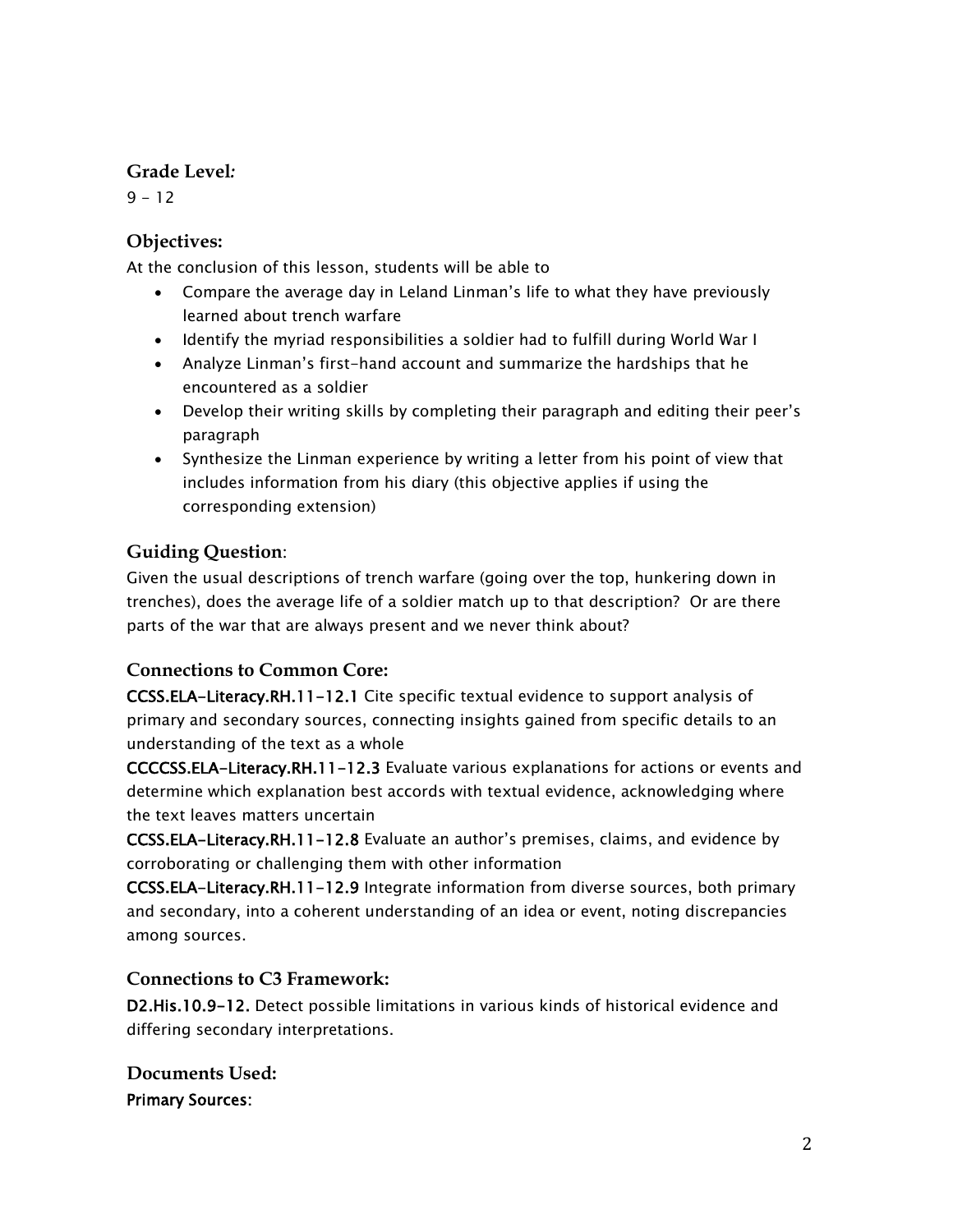Leland O. Linman diary, September 19-October 7, 1918 [www.theworldwar.com/lessons](http://www.theworldwar.com/lessons)

Leland Linman was an American soldier describing his experience at the front in his diary. He performed a multitude of different tasks, some of which students always think about (fighting as an artilleryman, seeking shelter) but also a number of everyday, mundane war tasks that made the duty more miserable.

Experiencing War: Stories from the Veterans' History Project, Library of Congress World War I: In the Trenches

#### <http://www.loc.gov/vets/stories/wwi-trenches.html>

This site can be used with one of the extensions, comparing Linman's story to other soldiers. It contains firsthand accounts of several soldiers from World War I.

## **Lesson Description:**

Overview: The goal for today is to compare what a normal soldier's life looks like compared to the standard description of trench warfare. Leland Linman's diary covers the parts of war that often get left out: miles of marching, hours of moving artillery shells from one place to another, and lousy food. In this lesson, the goal is to point out that a tremendous amount of movement happens in war – even trench war – that should be included to complete the whole picture.

## Time: about 60 minutes

## **Materials:**

- A Soldier at War handout
- Precise Paragraph Rubric
- Linman Diary entries
- Computer with Excel capability (if using extension)

## **Lesson Preparation:**

- Distribute one copy of Linman Diary entries per student. If you have a class set of laptops or tablets, it would be easier to post this. It is his actual diary, and the color of some entries is a little bit lighter.
- Distribute one A Soldier at War handout per student
- Distribute one Precise Paragraph Rubric per student

## **Procedure***:*

• Anticipatory Set - This lesson works best if you have already discussed the idea of trench warfare with students, or if you discuss that during the first part of a longer 90-minute block and use this as the second, student-centered part of the lesson.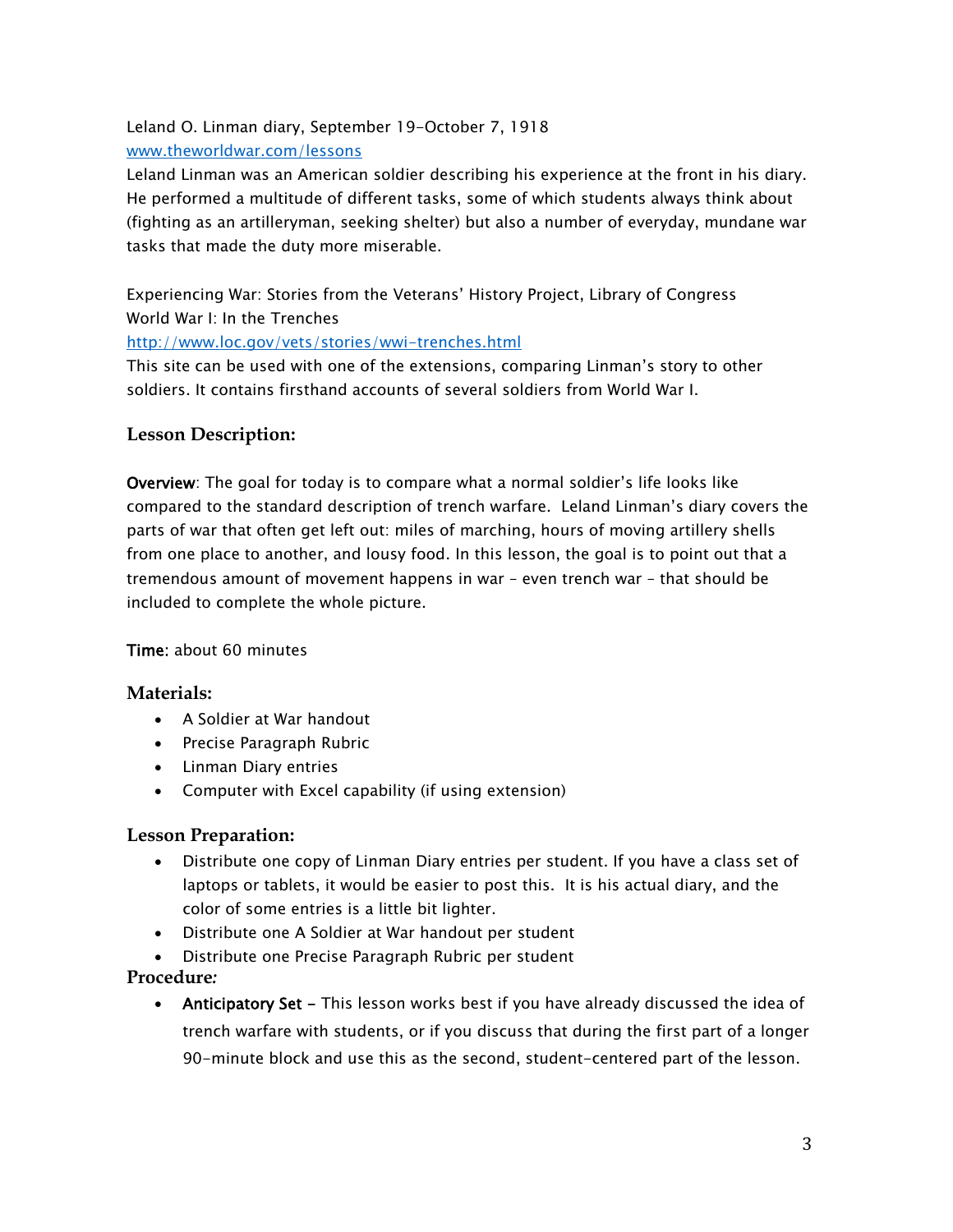- $\circ$  Ask students for key traits of trench warfare as an anticipatory set. Once you have established the important points, explain to them that today we will talk about an artilleryman's experience to see if it matches up with what we think we know about trench warfare.
- Teacher Directed Learning Give students a copy of the Linman Diary entries and the A Soldier at War chart.
- Instruct students to read the Linman Diary entries. It covers a few weeks at war for one American soldier. Explain that the chart is to help them keep track of what he did on a daily basis at war, and also what sorts of things he thought about while at war.
- Use the chart to keep track of what Linman mentioned each day, so that by the end of the lesson, we will have an idea of what an average day looked like. The "totals" box should be the total number of days that he either mentioned or experienced each topic. Have the students read and complete the chart.
- Transition Students now have an idea of what an average day for this artilleryman looked like from September to October 1918. They should now produce two paragraphs.
	- $\circ$  The first paragraph should explain Linman's average day. What sorts of things did he do frequently? What did he only do sparingly? What made him happy? What upset him? This paragraph should give us a snapshot of what we could expect if we were to swap places with him. Students should use at least four references to the diary and the frequency of events, and should use two direct quotes from the diary to prove their point.
	- $\circ$  The second paragraph should be a personal reflection. Is this what you expected to read? If so, what parts did you anticipate hearing about? If not, what did you anticipate seeing more of? Less of?
- Transition After students complete writing their paragraphs, the teacher will distribute the Precise Paragraph Rubric. Explain to the students that they will exchange papers with a neighbor. We will be peer evaluating the first paragraph, the informational one.
	- $\circ$  Using the rubric, students should put an X in the box each time they see the appropriate information. They should then total up the number of points that their peers get, out of a possible 10.
	- $\circ$  When they are finished, they should get their paragraph and grading rubric back, and from there, correct their paragraph.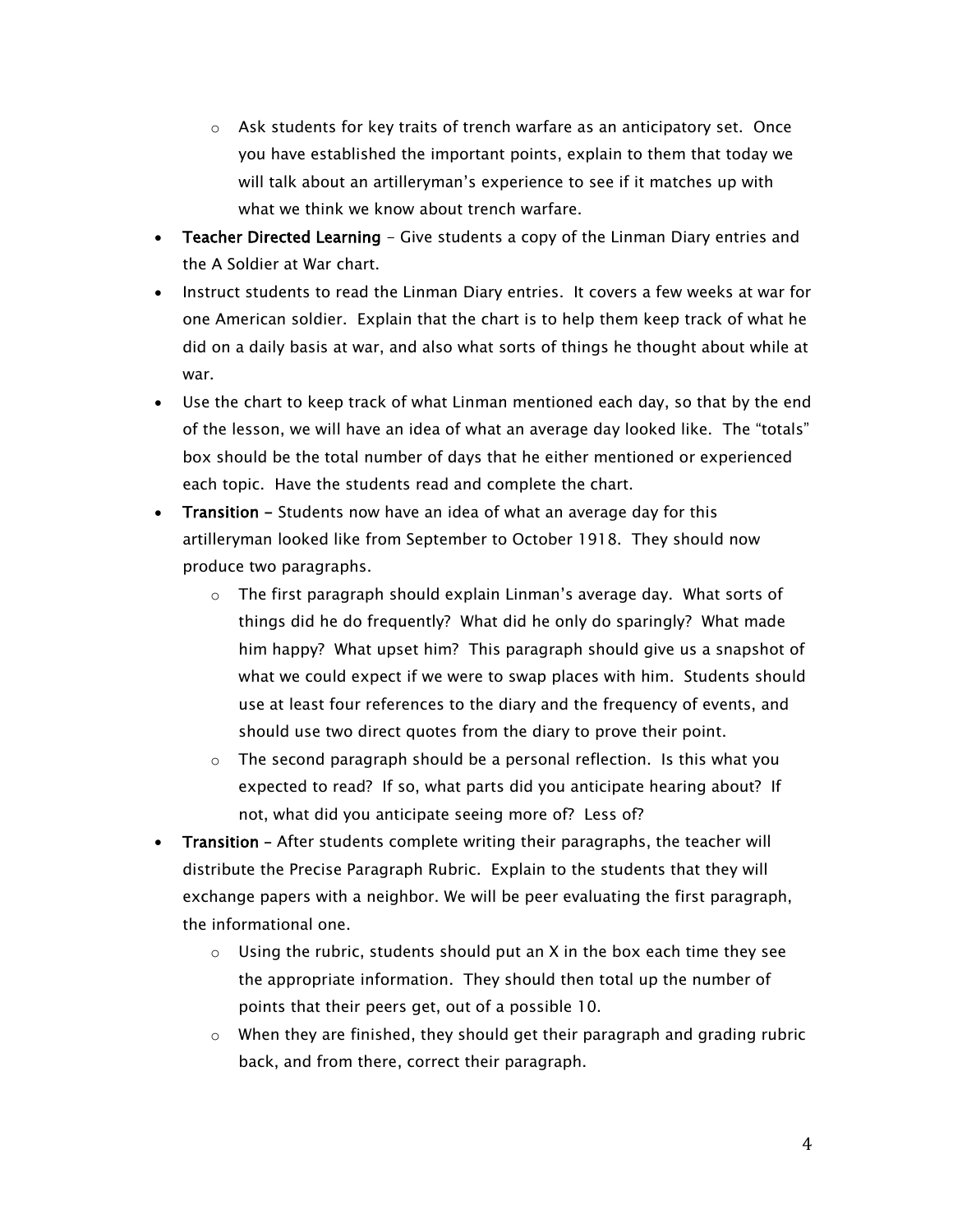- $\circ$  Once students complete this activity, they should exchange papers to get their original paragraph back. They should make the corrections indicated in the rubric. (For instance, if missing a quote or reference to the diary, insert material to correct the issue. If they had a grammar error, they should correct it.)
- $\circ$  When the group has finished all paragraphs, they should put them together as if they were the body paragraphs of the essay.
- Writing a Group Essay Together the group should write an introduction and solid thesis statement to answer the following prompt: "What new developments were armies forced to make during World War I both on and off the battlefield, and why did they make them?"
	- $\circ$  Following the construction of an introductory paragraph, they will then add transitions between their paragraphs and complete a conclusion. Together, they will have written an essay as a group, which you can then collect and use to measure comprehension of the subject material.
	- o For technology purposes, I would also recommend (if the hardware is available) typing on Google docs. That way the students' paragraphs appear all at once, and the full essay is more or less typed after they have written their individual paragraphs. They can quickly and efficiently peer edit. If using a computer, students could also pull selected pictures into the Word document in order to make it appear more like a magazine layout.

#### **Assessment Materials:**

 Using the attached rubric, teachers can evaluate the product to determine whether or not students understood the ideas presented in the writing. Further, they can collect student rubrics to ensure that they comprehend the content and they are demonstrating writing skills.

#### **Methods for Extension:**

- Teachers can take the documents in a number of different directions. They can predict the next day's diary entry would be, based on what seems to be the average behavior. Further, they can defend why they chose those events for the diary entry, based on the frequency with which those events have occurred so far in his writing.
- To summarize the documents, the students could write a letter home from Linman. They should explain what has been going on, covering all aspects of war that he has seen or experienced.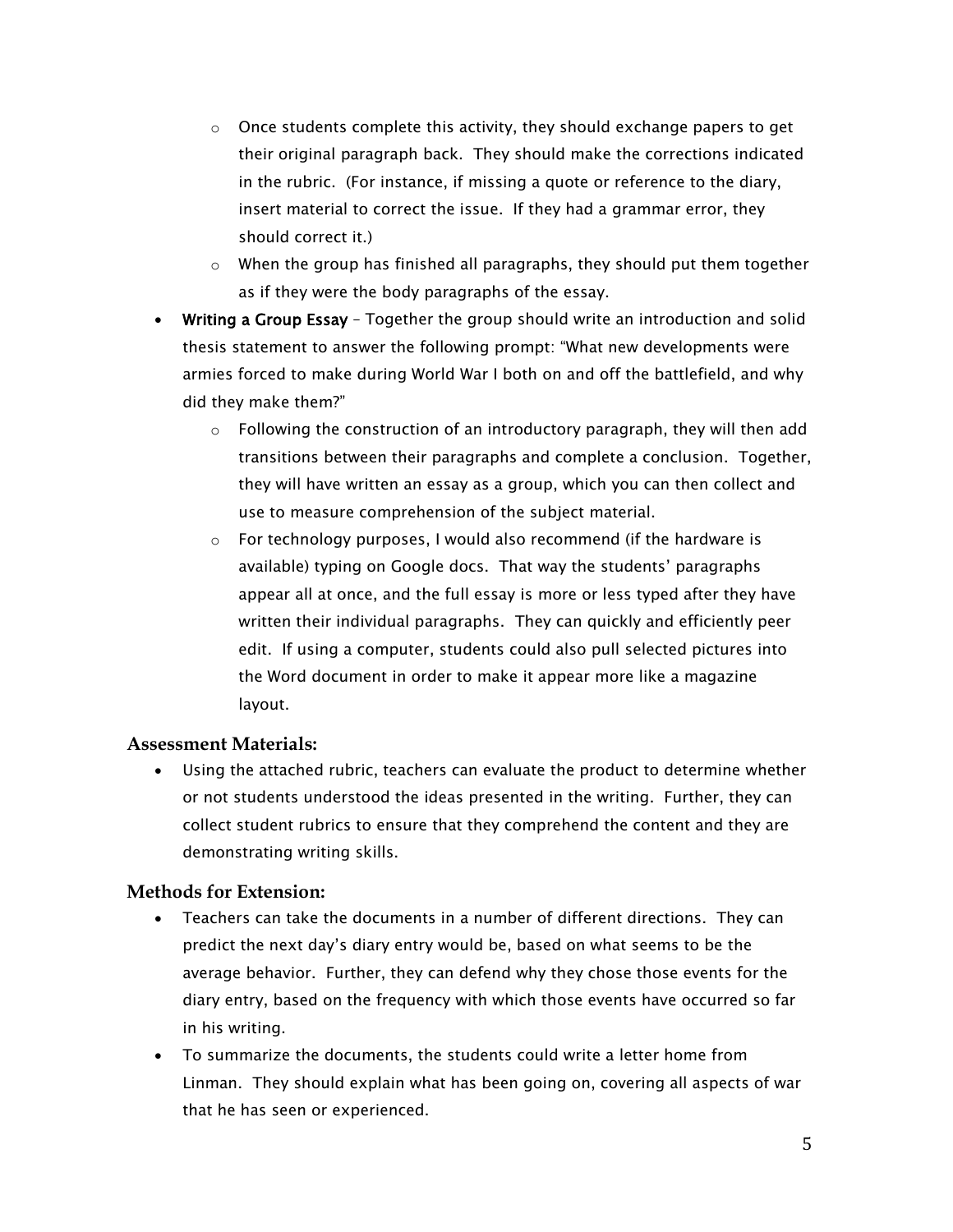- For a technology angle, students could use Excel features for making charts or graphs to explain what percentage of time was spent on marching, loading/moving guns, actually fighting, etc. It gives visual learners a chance to see just how often Linman was fighting, as opposed to moving in a logistic capacity.
- Students could also look into what Linman did not experience that they know was common at the front. Ask students what experiences have you talked or read about that are not in his diary that you would expect? Why do you think he did not have these experiences?
- Go to [http://www.loc.gov/vets/stories/wwi-trenches.html,](http://www.loc.gov/vets/stories/wwi-trenches.html) part of the Experiencing War series from the Library of Congress. Assign students to read a selection from the diary of one of the many soldiers featured there and have them compare and contrast the experience of that soldier to Linman's experience.
- Students can also comment on what his best days/worst days looked like in an additional paragraph. Did Linman write only a sentence or two on some days? If so, what happened on those days? Why could he only manage that little bit of writing?

#### **Adaptations:**

- The A Soldier at War Organizer is meant to help students at all levels organize their thoughts.
- The same is true for the Precise Paragraph Rubric. Students are forced to deconstruct the writing sample of a peer and then edit their own. This will serve to help higher level students, who sometimes get away from really looking at the skeleton of their work in the fast pace of higher-level classes. It will also help students who struggle with basic writing skills. The metacognitive benefits will hopefully pay dividends on not just this assignment, but any writing assignment moving forward.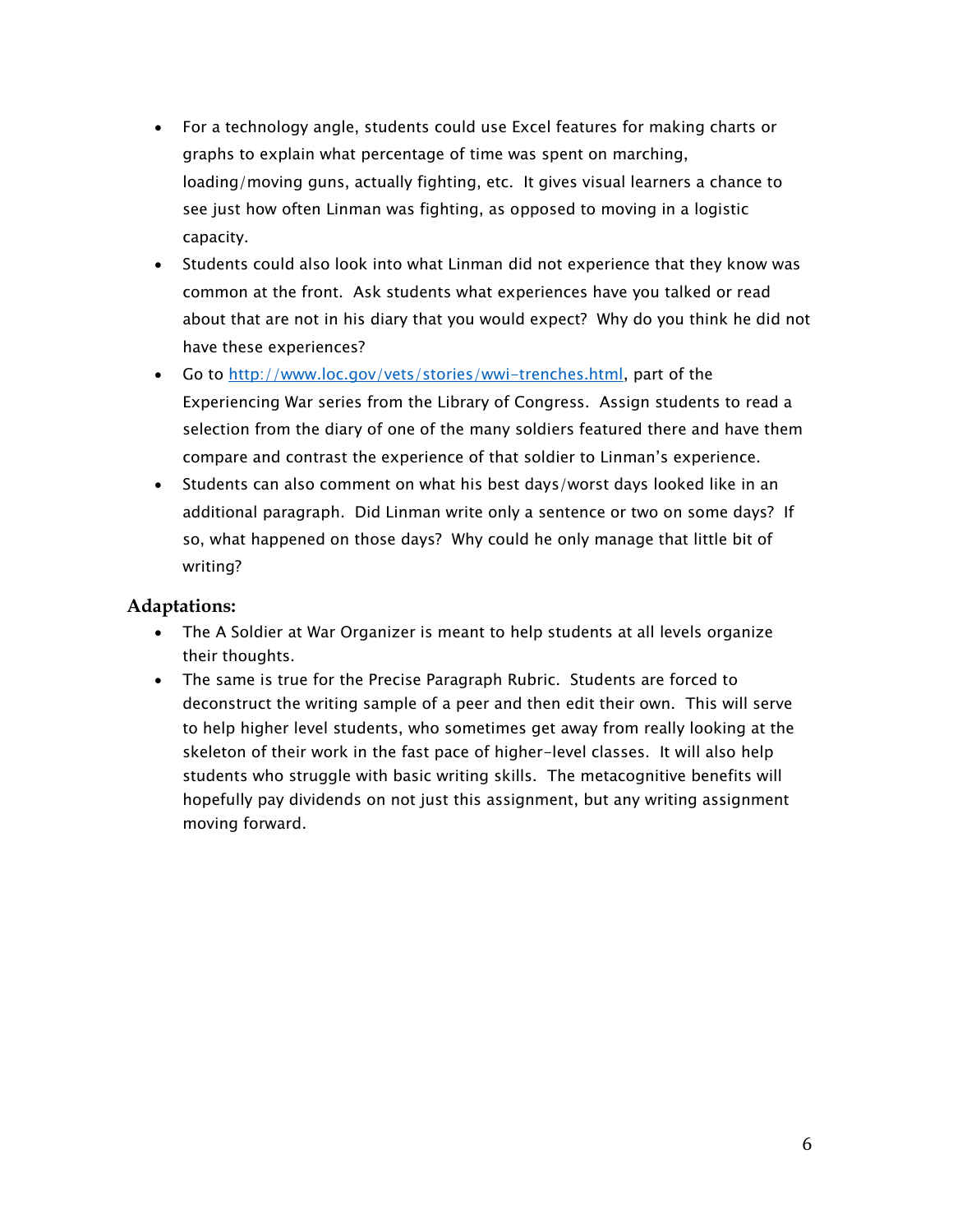# **Bibliography**

#### Primary Sources

- Linman, Leland. "Diary Entries, September 19 to October 7, 1918 (2004.93.6)," Artifact from the National World War I Museum, Kansas City, Missouri. Accessed February 13, 2014. www.theworldwar.org/NHD.
- "World War I: The Great War" Experiencing War: Stories from the Veterans' History Project, Library of Congress. Accessed February 3, 2014. http://www.loc.gov/vets/stories/wwi-trenches.html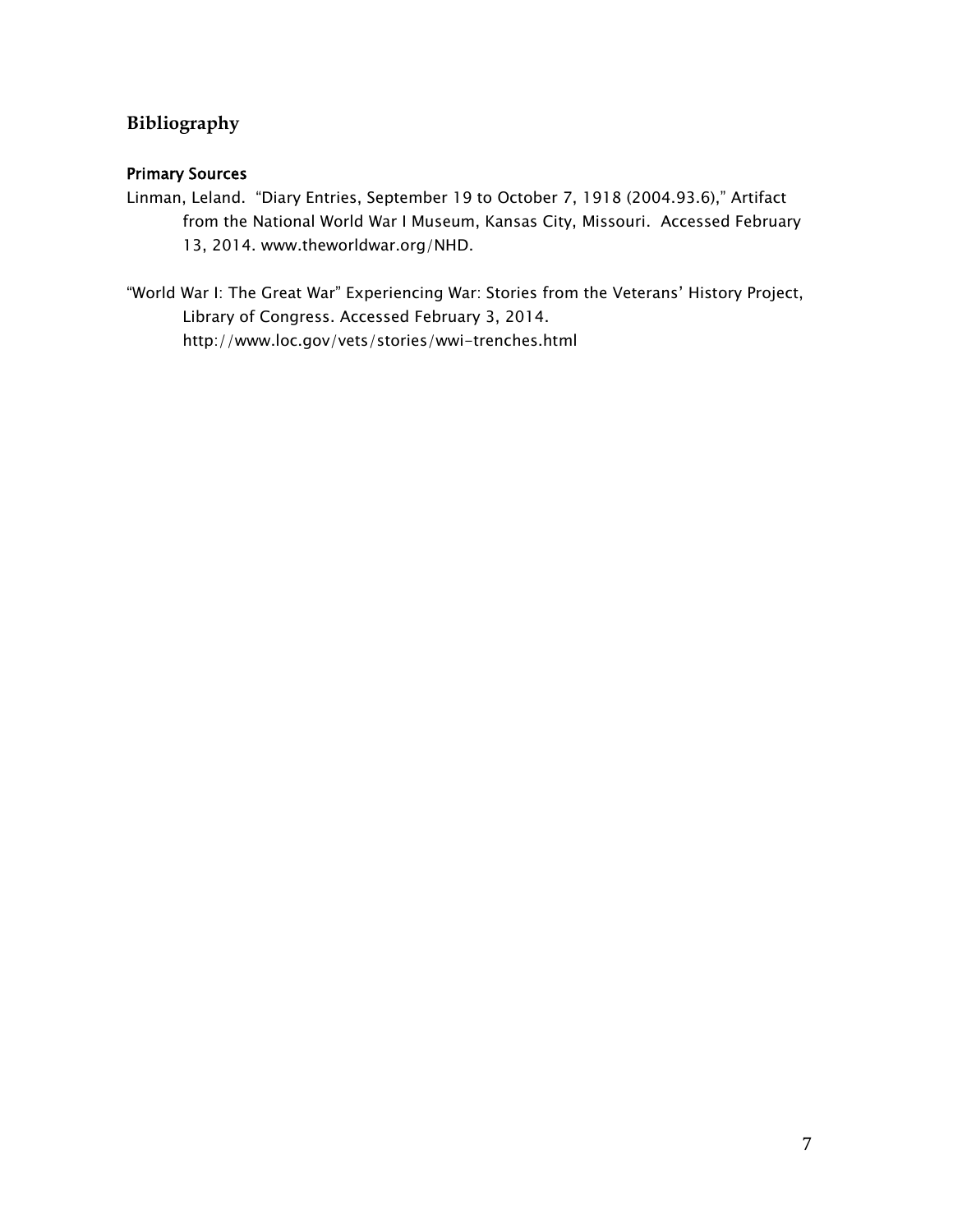# **A Soldier at War:**

To complete this chart, read Leland Linman's diary entries. As you read each day, put an X in the appropriate box if he mentions the subject. For example, if he writes, "Hiked all day to get to the front line, then took fire all day," you would put an X in the boxes for "Under Fire from Germans" and "Marching/Hiking."

| <b>DATE</b>   | <b>Moved Guns</b> | <b>Cleaned</b><br><b>Guns</b> | <b>Being</b><br>Hungry/<br><b>Stealing Food</b> | Marching/<br><b>Hiking</b> | Fired at<br><b>Germans</b> | <b>Carried</b><br><b>Ammunition</b> | <b>Under Fire</b><br><b>From</b><br>Germans | Tired/<br><b>Needs</b><br><b>Sleep</b> | Dead/<br><b>Wounded</b> |
|---------------|-------------------|-------------------------------|-------------------------------------------------|----------------------------|----------------------------|-------------------------------------|---------------------------------------------|----------------------------------------|-------------------------|
| $19-$ Sep     |                   |                               |                                                 |                            |                            |                                     |                                             |                                        |                         |
| $20 - Sep$    |                   |                               |                                                 |                            |                            |                                     |                                             |                                        |                         |
| $21 - Sep$    |                   |                               |                                                 |                            |                            |                                     |                                             |                                        |                         |
| $22-Sep$      |                   |                               |                                                 |                            |                            |                                     |                                             |                                        |                         |
| $23-Sep$      |                   |                               |                                                 |                            |                            |                                     |                                             |                                        |                         |
| $24-Sep$      |                   |                               |                                                 |                            |                            |                                     |                                             |                                        |                         |
| $25 - Sep$    |                   |                               |                                                 |                            |                            |                                     |                                             |                                        |                         |
| $26 - Sep$    |                   |                               |                                                 |                            |                            |                                     |                                             |                                        |                         |
| $27-$ Sep     |                   |                               |                                                 |                            |                            |                                     |                                             |                                        |                         |
| 28-Sep        |                   |                               |                                                 |                            |                            |                                     |                                             |                                        |                         |
| $29-$ Sep     |                   |                               |                                                 |                            |                            |                                     |                                             |                                        |                         |
| $30 - Sep$    |                   |                               |                                                 |                            |                            |                                     |                                             |                                        |                         |
| $1 - Oct$     |                   |                               |                                                 |                            |                            |                                     |                                             |                                        |                         |
| $2-Oct$       |                   |                               |                                                 |                            |                            |                                     |                                             |                                        |                         |
| $3-Oct$       |                   |                               |                                                 |                            |                            |                                     |                                             |                                        |                         |
| 4-Oct         |                   |                               |                                                 |                            |                            |                                     |                                             |                                        |                         |
| 5-Oct         |                   |                               |                                                 |                            |                            |                                     |                                             |                                        |                         |
| 6-Oct         |                   |                               |                                                 |                            |                            |                                     |                                             |                                        |                         |
| 7-Oct         |                   |                               |                                                 |                            |                            |                                     |                                             |                                        |                         |
| <b>TOTALS</b> |                   |                               |                                                 |                            |                            |                                     |                                             |                                        |                         |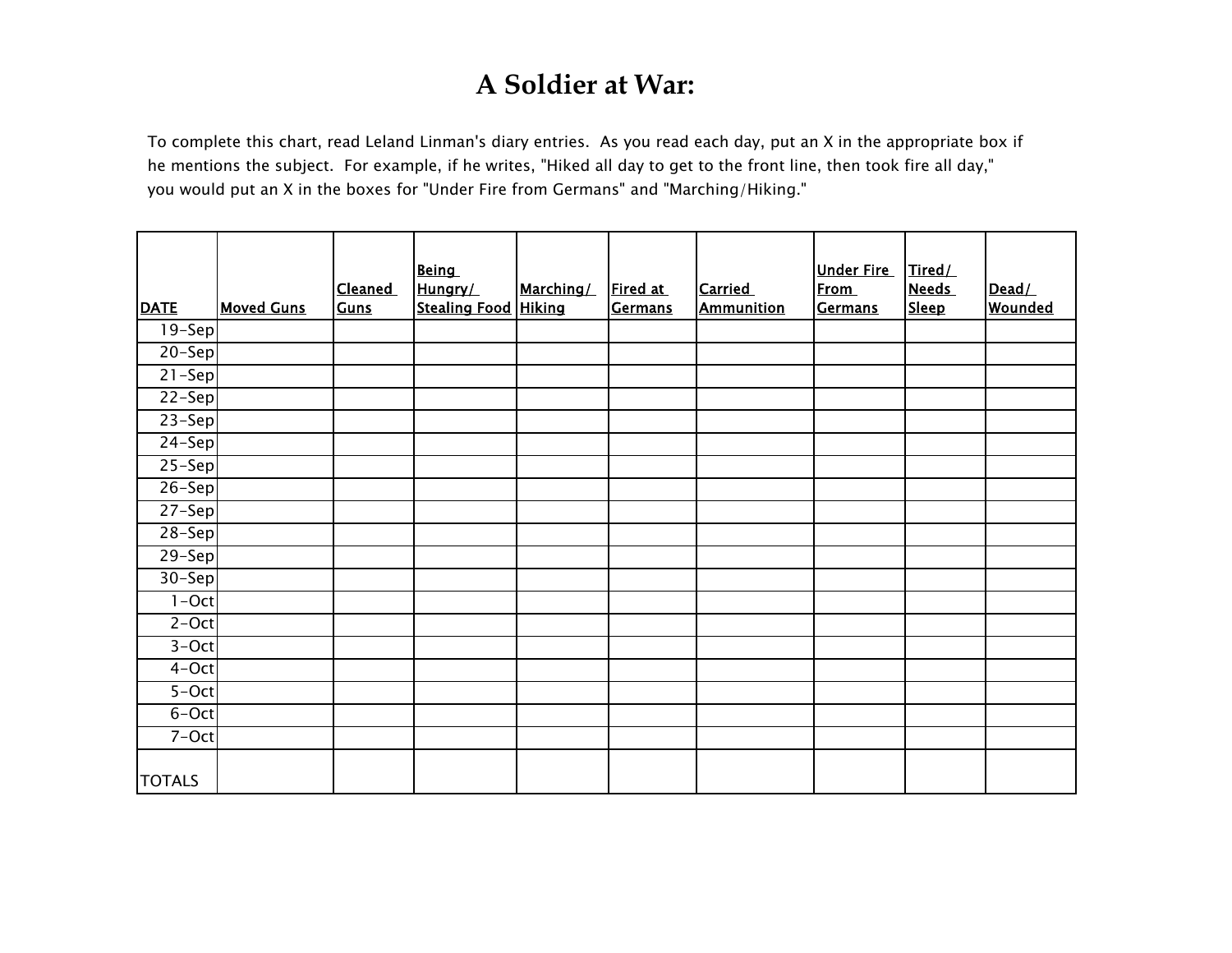# **Precise Paragraph**

Use this checklist to score your neighbor's paragraph. Put an X in each box that applies to their paragraph. Add up the total number of points they have earned and put it in the "total" box.

| Topic sentence<br>that addresses<br>the prompt? | Topic<br>Sentence<br>(1 point)      |                                 |                              |                      |
|-------------------------------------------------|-------------------------------------|---------------------------------|------------------------------|----------------------|
| Four pieces of<br>supporting<br>evidence?       | Piece 1 (1<br>Point)                | Piece 2 (1<br>point)            | Piece 3<br>(1 point)         | Piece 4<br>(1 point) |
| Two direct<br>quotes?                           | <i>Ouote 1</i><br>(1 point)         | Quote 2<br>$\sqrt{1}$<br>point) |                              |                      |
| Perfect spelling<br>and grammar?                | 2 or more<br>mistakes<br>(0 Points) | 1 mistake<br>(1 point)          | No<br>mistakes (2<br>points) |                      |

| $\mathsf{TOTAL}:$ / | 10 points |
|---------------------|-----------|